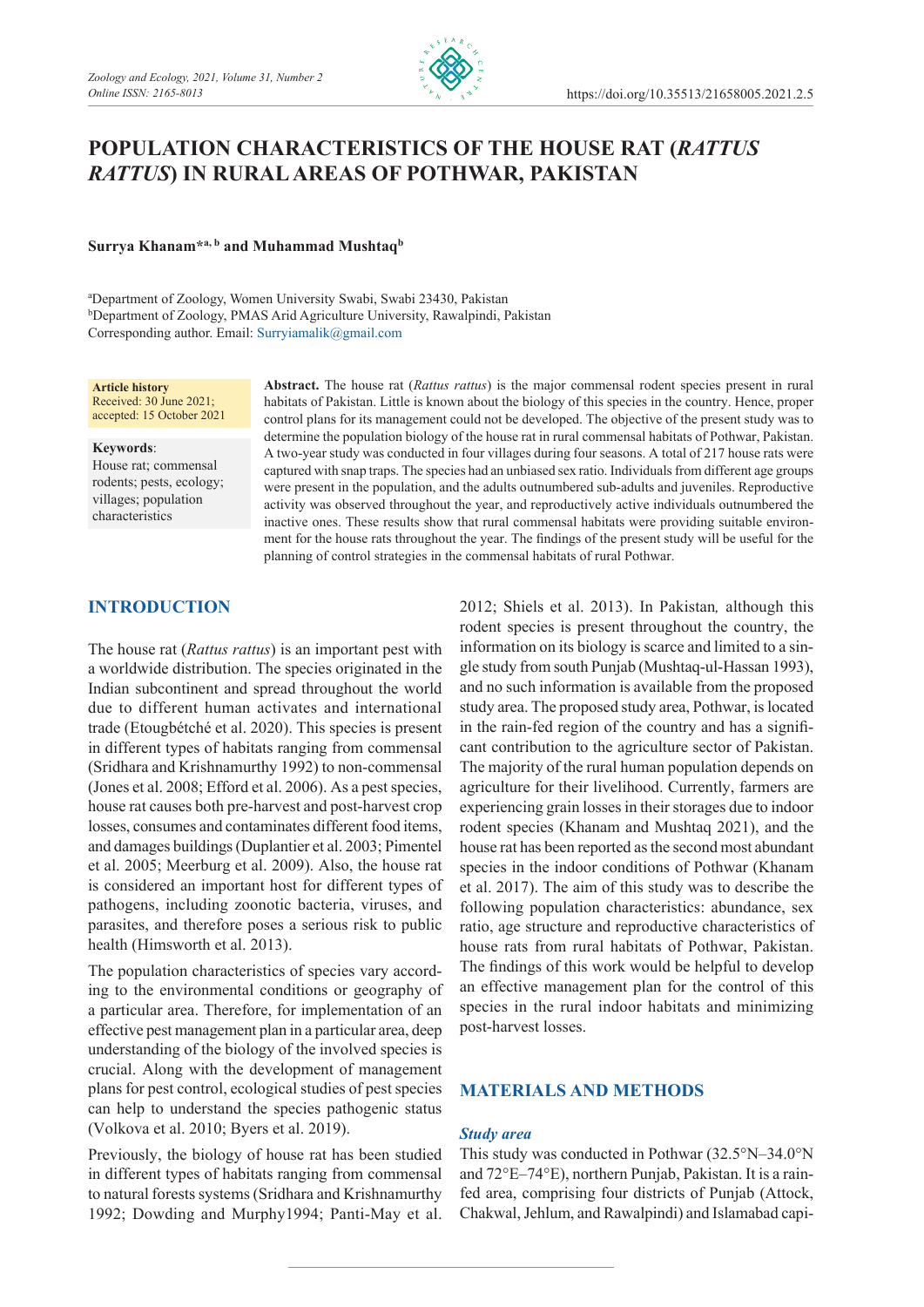tal territory (ICT). The area is located at an elevation of 350 to 575 m above the sea level with the undulating topography generally sloping from northeast to southwest. The region is characterized by semi-arid to humid climate with the annual rainfall of the area ranges from 450 mm in the southwest to 1750 mm in northeast, and 70% rainfall occurring during the monsoon months of July to September (Tariq 2004; Rashid and Rasul 2011). Arid agriculture is practiced in Pothwar, and about 1 Mha of the total 2.2 Mha area is used for several agricultural activities. Wheat is the major winter crop (November–May) and ground nuts and millet are the major summer crops in the region (May–October).

## *Animal trapping*

We conducted rodent seasonal trapping in four villages of Pothwar: Kisran (site I), Makhial (site II), Ahmedabad (site III), and Usmanzada Adra (site IV) from March 2012 to February 2014 (Figure 1). In each village, we installed metallic snap traps of two sizes  $(17 \times 9.5 \text{ cm and})$  $11.5 \times 4.5$  cm) in three types of buildings: households  $(N = 6)$ , b) shops  $(N = 3)$ , and c) farm houses  $(N = 1)$ . A household refers to a residence within the main village. Village shops refer to small general stores which sell different type of food items, daily used products, fruits, and vegetables. A farm house refers to a rural residence build away from the main village, where the villagers keep their animals and perform different agricultural activities. In each trapping session, sixty traps (6 traps in each structure) were set per night for four consecutive nights. During the two-year trapping, a total of 320 structures (192 households, 96 shops and 32 farm houses) were sampled for rodents. Traps baited with bread (roti) soaked in vegetable oil were set in the evening  $(6 \text{ pm} - 7 \text{ pm})$  and checked in the next morning (6 am – 8 am). Each trapped animal was identified and assigned a field number, capture date, capture location and was put in plastic bags before being carried to the laboratory.

## *Estimation of population characters*

In the laboratory, each animal was inspected for sex, weight and standard body measurements (including head-body length, tail length, hind foot and ear length). Based on the body weight, individuals were classified into three age classes (juveniles, sub-adults and adults). The juvenile class included females weighing < 30 g and males < 35 g. The sub-adult female rats weighed between 30–70 g and the sub-adult males weighed between 35–80 g. The adult females and males weighed >70 g and  $> 80$  g, respectively (Panti-May et al. 2012).

To assess the reproduction patterns, external and internal reproductive characteristics of both male and female individuals were registered. Males with scrotal testes were considered reproductively active and with abdominal testes were considered inactive. Also, we registered weight, length, width and volume of testes and calculated their volume using the formula of an ellipsoid:  $V=$  ab<sup>2</sup>, where "a" is half the maximum length and "b" is half the maximum width (Woodall and Skinner 1989).

In females, the external condition of the vagina, either perforated or non-perforated was noted. Also, pregnancy, the number of embryos and the number of scars were registered. Following Aplin et al. (2003), uterine horns were classified into the following categories: 1) juvenile females: uterine horns very thin, short with



Figure 1. Map of Pakistan showing location of Pothwar region. In focus are the four study villages in their respective districts.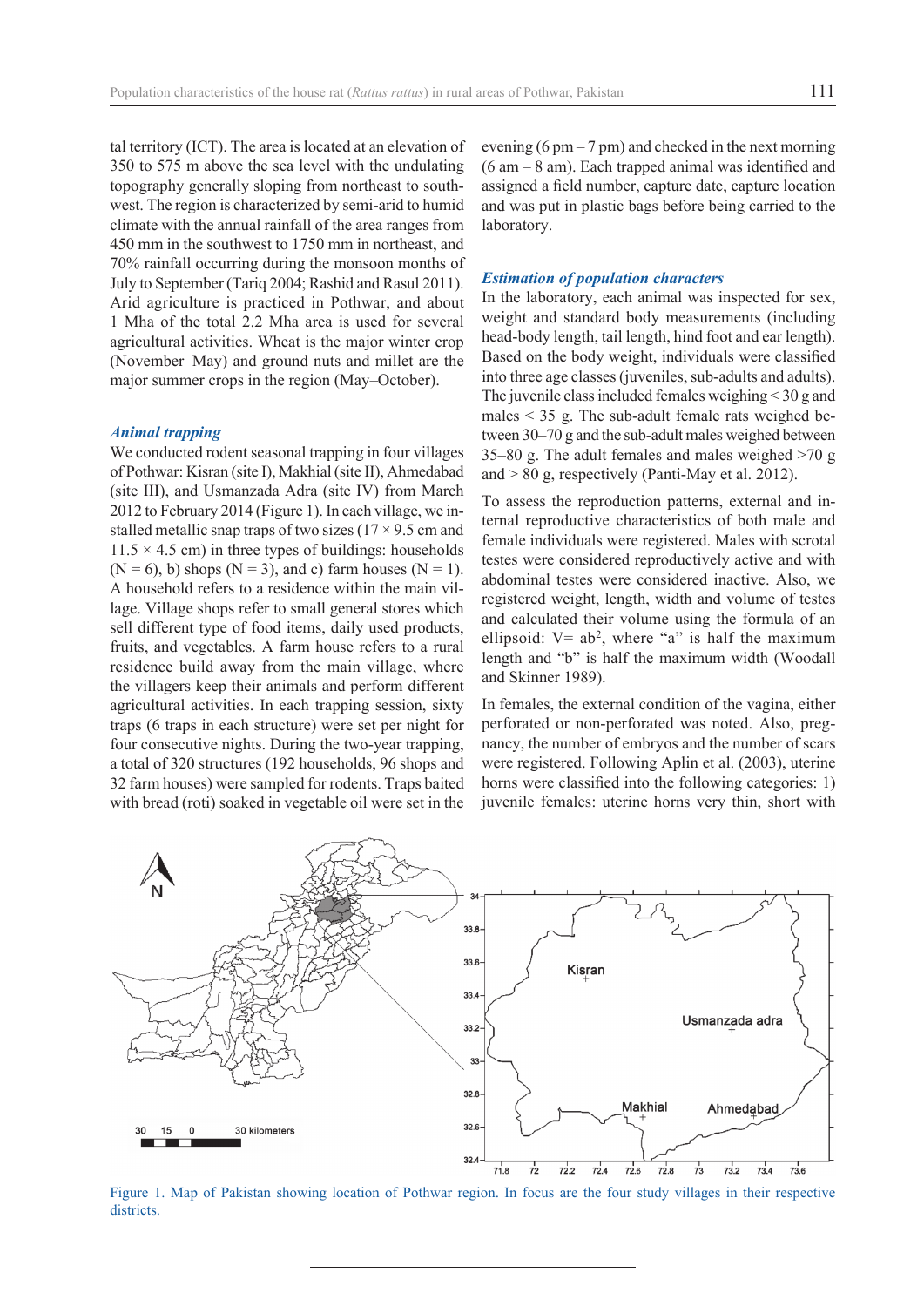reduced blood supply, vagina either imperforate or recently opened, 2) females entering first breeding season: uterine horns slightly thicker with apparent blood supply, but no embryo or placental scars, 3) pregnant females: uterine horns thicker with the embryo present in one or both horns, indicating pregnancy in the female, 4) post-partum females: uterine horns elongated and thin-walled without embryos, but with visible placental scars, and 5) females ready to conceive: uterine horns elongated, thick-walled with visible placental scars but no embryos, horns are compact after a few days of delivery. All those females that were pregnant, lactating, had placental scars in their uteri, or were entering the first breeding were considered reproducing females.

#### *Statistical analysis*

The Chi-square goodness of fit test was used to check the deviation from 1:1 sex ratio (male : female) at each site and during each season. The Chi-square test of homogeneity was used to check for difference in sex ratio and age structure across sites and seasons. The Kruskal-Wallis test was used to check for variation in testicular measurements (i.e. testes weight, length, width and volume) across different trapping seasons. Variations in the number of embryos and the number of placental scars across sites and seasons were compared using the Kruskal-Wallis test. All differences with *p* > 0.05 were considered non-significant. All the analyses were performed using the statistical package for social sciences (SPSS) software (version 16.0).

## **Results**

A total of 217 specimens of house rat were captured from three of the four studied sites: site I ( $n = 50$ ), site III ( $n = 134$ ) and site IV ( $n = 33$ ). At site II, no house rat individual was captured during all trapping sessions. Along with the house rat, eight other species of small mammals were captured in the two-year study. The species included: *Mus musculus* (n = 436), *Suncus murinus*  (54), *Tatera indica* (20), *Millardia meltada* (9), *Golunda ellioti* (7), *Bandicota bengalensis* (1), *Nesokia indica*  (1), and *Mus booduga* (1). Of 217 house rat samples, 196 could be used because 21 of them were decayed and were not autopsied.

## *Sex ratio*

In Table 1 there is given the proportion of two sexes in three age classes of the house rat. Taking into account the total of analyzed house rats  $(N = 196)$ , sex ratios were significantly different ( $\chi^2 = 4.5$ , df = 1, p = 0.03,  $n = 196$ ). In each site, sex ratio did not differ significantly from 1:1 ( $p > 0.05$ ). At site I, male to female sex ratio

was 0.77:1 (21:27), and at sites III and IV it was 0.72:1 (53:73) and 0.69:1 (9:13), respectively.

Although more females than males were captured in all the seasons, sex ratio did not differ significantly from 1:1 (*p* > 0.05). Sex ratio was 0.72:1 (21:29) in spring, 0.74:1 (17:23) in summer, 0.65:1 (21:32) in autumn, and 0.82:1 (24:29) in winter. Overall, more female individuals than male individuals were present in all the seasons, but statistically sex ratio did not differ significantly from the 1:1 ratio in all the seasons.

## *Age structure*

In Table 1 there are given the proportions of juveniles, sub-adults and adult rats in the pooled samples from the three studied sites. The proportions of the three age categories by season are shown in Figure 2. The proportions of the three age classes in spring and summer were similar, adult rats outnumbered juveniles and sub-adults. In autumn and winter, the proportions of juveniles and sub-adults were higher than that of adults. A significant variation was found in the proportions of individuals in each age class between seasons ( $\chi^2$  = 22.9,  $df = 3$ ,  $p = 0.00$ ; Figure 2). The rat populations in spring and summer seasons were structurally different from those in autumn ( $\chi^2 = 8.8$ , df = 1, p = 0.01,  $\chi^2 = 7.8$ ,

Table 1. Age classes and sex ratio in the pooled data of *R. rattus* of the three sites studied in Pothwar. Proportions of the three age classes, regardless of sex, are shown in the last column.

| Age<br>categories | Males<br>$\%$ (n) | Females<br>$\%$ (n) | Sexes combined<br>$\%$ (n) |
|-------------------|-------------------|---------------------|----------------------------|
| Juvenile          | 42(14)            | 58 (19)             | 16.8(33)                   |
| Sub-adult         | 43 (24)           | 57 (32)             | 28.6(56)                   |
| Adult             | 42(45)            | 58 (62)             | 54.6 (107)                 |
| Total             | 42 (83)           | 58 (113)            | 100 (196)                  |



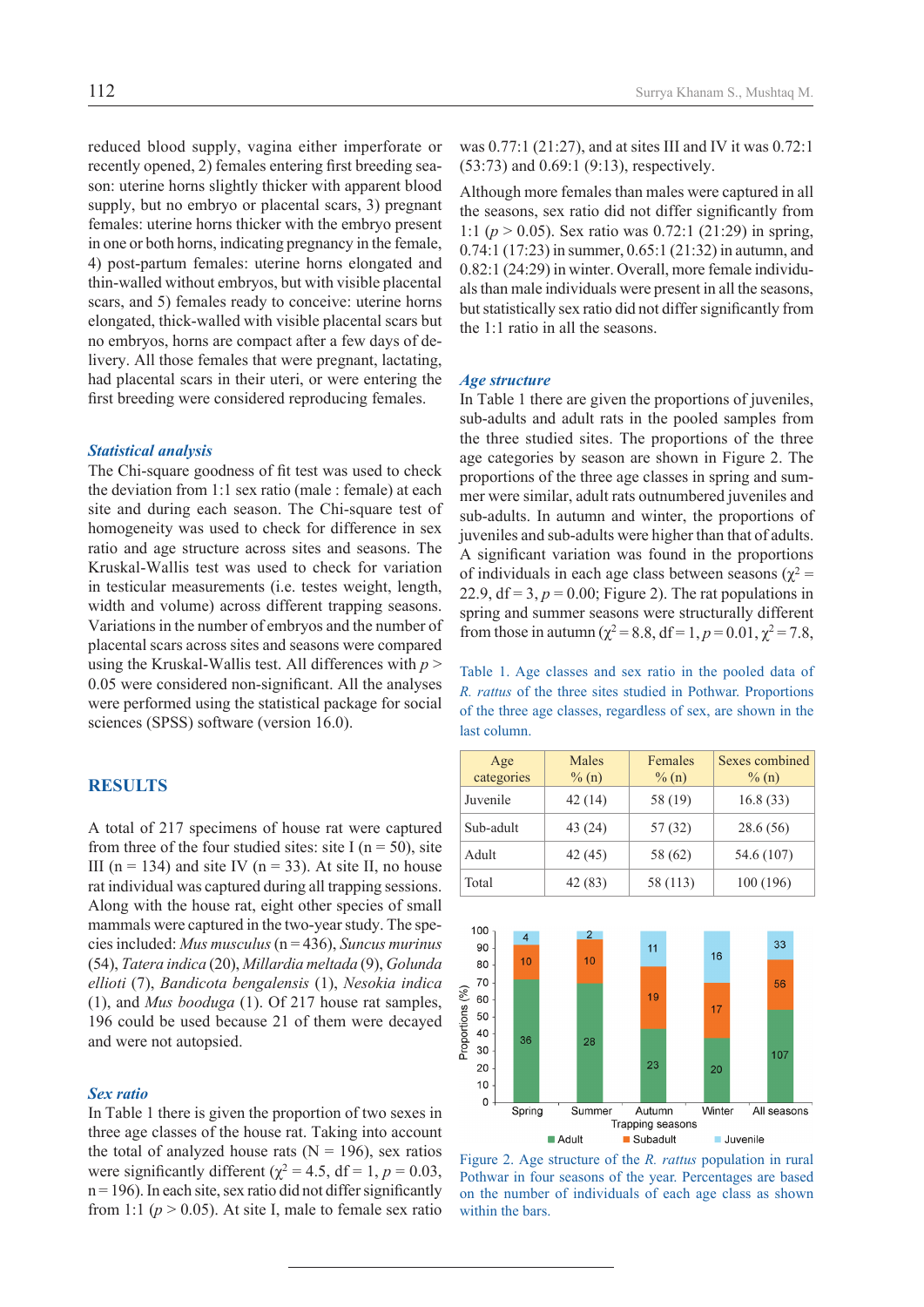df = 12,  $p = 0.02$ , respectively) and winter ( $\chi^2 = 13.5$ , df  $= 1, p = 0.00, \chi^2 = 12.4, df = 1, p = 0.00$ , respectively) seasons.

## *Reproduction*

The proportions of reproductively active males were 100%, 73%, 100%, and 96%, in spring, summer, autumn, and winter seasons, respectively. There was no seasonal difference found in the various testicular measurements (i-e testes weight, length, width and volume) of adult rats ( $p > 0.05$  for all measurements). The mean testes weight was  $726 \pm 34$  mg (range = 400–1310), mean testes length was  $14.3 \pm 0.5$  mm (range = 5–22), mean testes width was 7.9 mm  $\pm$  0.3 mm (range = 4.5–10.5), and mean testes volume was  $289 \pm 25.3$  mm<sup>3</sup>  $(range = 47.7 - 52.3).$ 

In male rats, no significant variations were present in the proportion of reproductive individuals at the three sites ( $p > 0.05$ ). Reproductively active males numerically predominated at all the three sites. At site I, 75%  $(n = 9)$  of adult rats had scrotal testes, and 96% (n = 25) and 86%  $(n = 8)$  had scrotal testes at sites III and IV, respectively.

A total of 62 adult females were captured from all the three study sites. In all, 23 of 62 adult females (i.e. 37%) were pregnant (Figure 3). The proportion of pregnant females at site I was 28%, while at sites III and IV the proportion was 40% and 44%, respectively. The proportion of females carrying placental scars was 28%, 31%, and 22% at sites I, III, and IV, respectively; overall, the proportion of females with placental scars was 29% (Figure 3). The proportion of females entering first breeding was 44.4%, 28.6%, and 33.3% at sites I, III, and IV, respectively.



Figure 3. Proportion of *R. rattus* females in different reproductive states at different trapping sites. Percentages are based on the number of females indicated within the bars.

The proportion of pregnant females in spring was 45%, while in summer, autumn and winter the proportion was 24%, 38%, and 40%, respectively (Figure 4). Across all the sites, the number of embryos in the litter ranged from 4 to 11 with the mean litter size of  $6.9 \pm 1.9$  (Mean  $\pm$  SD). Eighteen of the female rats had placental scars on their uteri. In these females, the number of scars ranged from 4–16 with a mean of  $9.3 \pm 3.1$  (Mean  $\pm$  SD), and 9 and 11 scars were the most frequently found numbers of scars in females.





## **Discussion**

In the present study, the sex ratio of the house rat did not deviate significantly from 1:1 at individual sites. However, the merged data of all the sites showed a female-biased ratio in the rat population. Other studies have reported female-biased (Brooks et al. 1978; Sridhara and Krishnamurthy 1992), male-biased (Muhstaq et al. 2014), as well as unbiased (Brooks et al. 1994; Miller and Miller 1995; Efford et al. 2006; Panti-May et al. 2012) sex ratios in *R. rattus* populations. According to Wright et al. (1988), in polygamous species, the sex ratio of 1:1 is expected when there is plenty of food in the habitat. In the rural commensal habitat, abundant food resources were available to the rats round the year. Therefore, it might be possible that two sexes were not competing with each other for food; hence, there was no disparity in the number of two sexes at individual **sites**.

In this study, adult individuals outnumbered sub-adult and juvenile individuals. From India, Sridhara and Krishnamurthy (1992) reported that in a *R. rattus* population infesting the poultry farms, adults had numerical superiority over sub-adult and juvenile rats. Also, the capture of more adult individuals has been previously reported in other commensal species (Gomez et al. 2008), and the possible reasons for such trend could be mortality of juvenile individuals or dispersal of nonadult individuals (King 1982).

As in previous studies (Sridhara and Krishnamurthy 1992; Brooks et al. 1994; Panti-May et al. 2012), we observed that rats reproduce throughout the year. The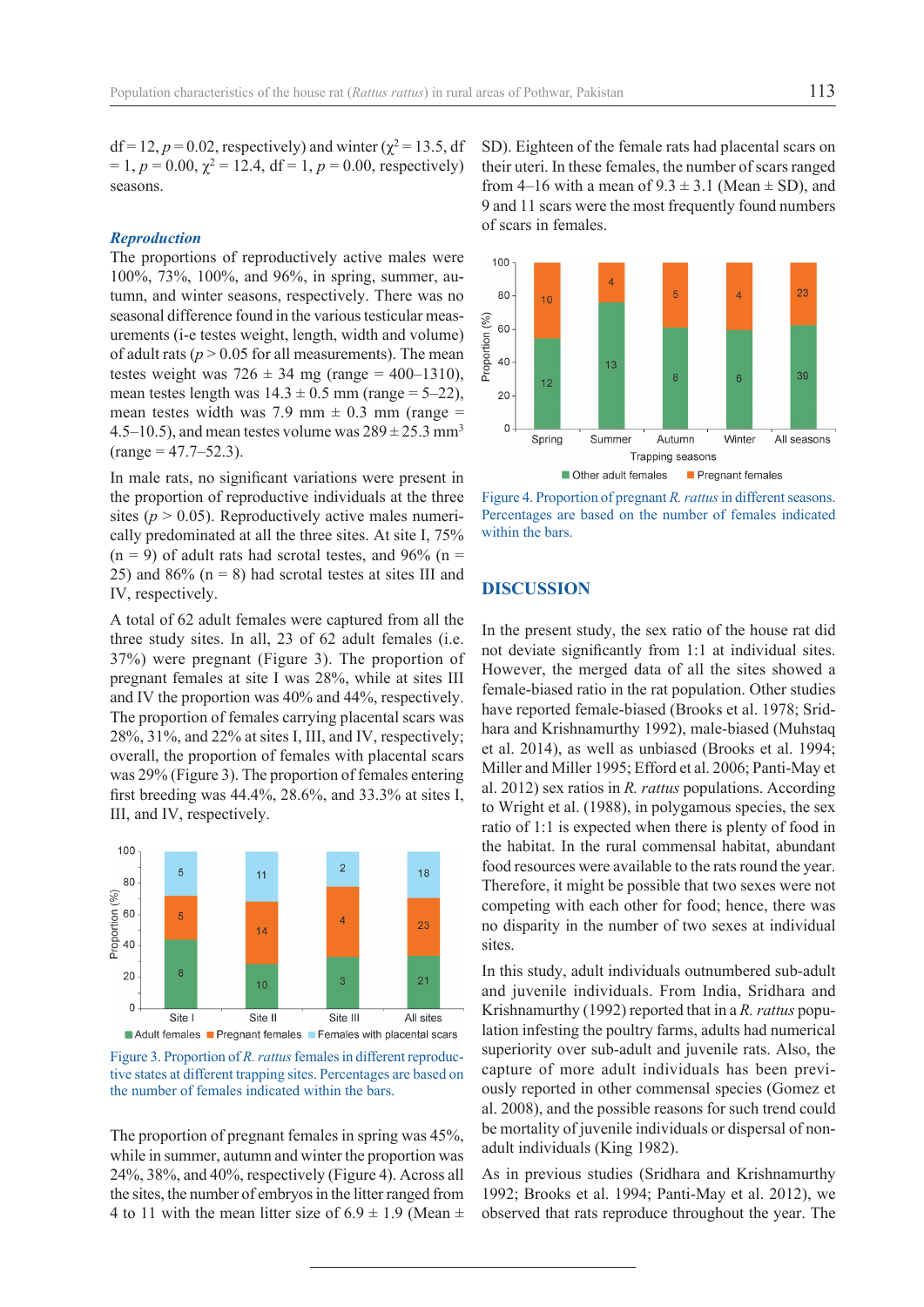litter size of house rats in the present study was  $6.5 \pm 1.9$ (SD). This is well in the range reported in other studies. For instance, Mushtaq-ul-Hassan (1993) reported a litter size of 6.9 for the rat population of rural Faisalabad, Punjab. While Beg et al. (1983) reported a litter size of 6.2 for the rat populations of urban Faisalabad. Sridhara and Krishnamurthy (1992) recorded a litter size of 5.6 in the rat population of Banglore, India. Brooks et al. (1978) reported a litter size of 5.3 in the rat population of Rangoon, Myanmar (formerly Burma), and Panti-May et al. (2012) recorded a litter size of 5.3 embryos for the rat populations present in rural dwellings of Yucatan, Mexico. The possibility of nearly similar litter size in previous studies and in our study could be due to the nature of indoor habitats, as the indoor/commensal conditions usually provide a stable environment with good food and shelter for rodent species to reproduce.

In conclusion, the house rat population of the present study had an apparently unbiased sex ratio. In the trapped samples, adults outnumbered sub-adults and juveniles. The year-round breeding activity was recorded in the commensal rat population, and reproductively active individuals were relatively larger in numbers than inactive individuals. This study generated useful information on the population biology of this important pest species. Based on the ecological information generated in this study, effective management plans can be developed for the indoor house rat populations.

# **Acknowledgments**

We are thankful to the Higher Education Commission (HEC) of Pakistan for providing financial support for this work under grant No. 2BMI-489 (Indigenous 5000 Ph.D. fellowship program) and No. 20-1822.

# **Disclosure statement**

The authors have no conflict of interest.

# **References**

- [Aplin, K. P., P. R. Brown, J. Jacob, C. J. Krebs, and](https://scholar.google.com/scholar?hl=lt&as_sdt=0%2C5&q=Aplin%2C+K.+P.%2C+P.+R.+Brown%2C+J.+Jacob%2C+C.+J.+Krebs%2C+and+G.+R.+Singleton.+2003.+Field+methods+for+rodent+studies+in+Asia+and+the+Indo-Pacific.+Canberra%3A+Australian+Centre+for+International+Agricultural+Research.&btnG=)  G. R. [Singleton. 2003. Field methods for rodent stud](https://scholar.google.com/scholar?hl=lt&as_sdt=0%2C5&q=Aplin%2C+K.+P.%2C+P.+R.+Brown%2C+J.+Jacob%2C+C.+J.+Krebs%2C+and+G.+R.+Singleton.+2003.+Field+methods+for+rodent+studies+in+Asia+and+the+Indo-Pacific.+Canberra%3A+Australian+Centre+for+International+Agricultural+Research.&btnG=)[ies in Asia and the Indo-Pacific](https://scholar.google.com/scholar?hl=lt&as_sdt=0%2C5&q=Aplin%2C+K.+P.%2C+P.+R.+Brown%2C+J.+Jacob%2C+C.+J.+Krebs%2C+and+G.+R.+Singleton.+2003.+Field+methods+for+rodent+studies+in+Asia+and+the+Indo-Pacific.+Canberra%3A+Australian+Centre+for+International+Agricultural+Research.&btnG=). Canberra: Australian [Centre for International Agricultural Research.](https://scholar.google.com/scholar?hl=lt&as_sdt=0%2C5&q=Aplin%2C+K.+P.%2C+P.+R.+Brown%2C+J.+Jacob%2C+C.+J.+Krebs%2C+and+G.+R.+Singleton.+2003.+Field+methods+for+rodent+studies+in+Asia+and+the+Indo-Pacific.+Canberra%3A+Australian+Centre+for+International+Agricultural+Research.&btnG=)
- Beg, M. A., M. Mushtaq-ul-Hassan, S. Kausar, and A.A. Khan. 1983. Some demographic and reproductive parameters of the house rat population from Faisalabad (Pakistan). *Pakistan Journal of Zoology* 15: 83–87.

[Brooks, J. E., D. W. Walton, U. H. Naing, U. M. M. Tun, and](https://scholar.google.com/scholar?hl=lt&as_sdt=0%2C5&q=Brooks%2C+J.+E.%2C+D.+W.+Walton%2C+U.+H.+Naing%2C+U.+M.+M.+Tun%2C+and+U.+P.+T.+Htun.+1978.+Some+observations+on+reproduction+in+Rattus+rattus+%28L.%29+in+Rangoon%2C+Burma.+Zeitschrift+f%C3%BCr+S%C3%A4ugetierkunde+43%3A+203%E2%80%93210.&btnG=) 

[U. P. T. Htun. 1978. Some observations on reproduction](https://scholar.google.com/scholar?hl=lt&as_sdt=0%2C5&q=Brooks%2C+J.+E.%2C+D.+W.+Walton%2C+U.+H.+Naing%2C+U.+M.+M.+Tun%2C+and+U.+P.+T.+Htun.+1978.+Some+observations+on+reproduction+in+Rattus+rattus+%28L.%29+in+Rangoon%2C+Burma.+Zeitschrift+f%C3%BCr+S%C3%A4ugetierkunde+43%3A+203%E2%80%93210.&btnG=) in *Rattus rattus* [\(L.\) in Rangoon, Burma.](https://scholar.google.com/scholar?hl=lt&as_sdt=0%2C5&q=Brooks%2C+J.+E.%2C+D.+W.+Walton%2C+U.+H.+Naing%2C+U.+M.+M.+Tun%2C+and+U.+P.+T.+Htun.+1978.+Some+observations+on+reproduction+in+Rattus+rattus+%28L.%29+in+Rangoon%2C+Burma.+Zeitschrift+f%C3%BCr+S%C3%A4ugetierkunde+43%3A+203%E2%80%93210.&btnG=) *Zeitschrift für [Säugetierkunde](https://scholar.google.com/scholar?hl=lt&as_sdt=0%2C5&q=Brooks%2C+J.+E.%2C+D.+W.+Walton%2C+U.+H.+Naing%2C+U.+M.+M.+Tun%2C+and+U.+P.+T.+Htun.+1978.+Some+observations+on+reproduction+in+Rattus+rattus+%28L.%29+in+Rangoon%2C+Burma.+Zeitschrift+f%C3%BCr+S%C3%A4ugetierkunde+43%3A+203%E2%80%93210.&btnG=)* 43: 203–210.

- [Brooks, J. E., E. Ahmed, and I. Hussain. 1994. Reproduc](https://scholar.google.com/scholar?hl=lt&as_sdt=0%2C5&q=Brooks%2C+J.+E.%2C+E.+Ahmed%2C+and+I.+Hussain.+1994.+Reproductive+biology+and+population+structure+of+Rattus+rattus+in+Rawalpindi%2C+Pakistan.+Zeitschrift+f%C3%BCr+S%C3%A4ugetierkunde+59%3A+209%E2%80%93217.&btnG=)[tive biology and population structure of](https://scholar.google.com/scholar?hl=lt&as_sdt=0%2C5&q=Brooks%2C+J.+E.%2C+E.+Ahmed%2C+and+I.+Hussain.+1994.+Reproductive+biology+and+population+structure+of+Rattus+rattus+in+Rawalpindi%2C+Pakistan.+Zeitschrift+f%C3%BCr+S%C3%A4ugetierkunde+59%3A+209%E2%80%93217.&btnG=) *Rattus rattus* in Rawalpindi, Pakistan. *[Zeitschrift für Säugetierkunde](https://scholar.google.com/scholar?hl=lt&as_sdt=0%2C5&q=Brooks%2C+J.+E.%2C+E.+Ahmed%2C+and+I.+Hussain.+1994.+Reproductive+biology+and+population+structure+of+Rattus+rattus+in+Rawalpindi%2C+Pakistan.+Zeitschrift+f%C3%BCr+S%C3%A4ugetierkunde+59%3A+209%E2%80%93217.&btnG=)* [59: 209–217.](https://scholar.google.com/scholar?hl=lt&as_sdt=0%2C5&q=Brooks%2C+J.+E.%2C+E.+Ahmed%2C+and+I.+Hussain.+1994.+Reproductive+biology+and+population+structure+of+Rattus+rattus+in+Rawalpindi%2C+Pakistan.+Zeitschrift+f%C3%BCr+S%C3%A4ugetierkunde+59%3A+209%E2%80%93217.&btnG=)
- [Byers, K. A., M. J. Lee, D. M. Patrick, and C. G. Himsworth.](https://scholar.google.com/scholar?hl=lt&as_sdt=0%2C5&q=Byers%2C+K.+A.%2C+M.+J.+Lee%2C+D.+M.+Patrick%2C+and+C.+G.+Himsworth.+2019.+Rats+about+Town%3A+A+Systematic+Review+of+Rat+Movement+in+Urban+Ecosystems.+Frontiers+in+Ecology+and+Evolution+7%3A+1%E2%80%9312.&btnG=) [2019. Rats about town: A systematic review of rat](https://scholar.google.com/scholar?hl=lt&as_sdt=0%2C5&q=Byers%2C+K.+A.%2C+M.+J.+Lee%2C+D.+M.+Patrick%2C+and+C.+G.+Himsworth.+2019.+Rats+about+Town%3A+A+Systematic+Review+of+Rat+Movement+in+Urban+Ecosystems.+Frontiers+in+Ecology+and+Evolution+7%3A+1%E2%80%9312.&btnG=) [movement in urban ecosystems.](https://scholar.google.com/scholar?hl=lt&as_sdt=0%2C5&q=Byers%2C+K.+A.%2C+M.+J.+Lee%2C+D.+M.+Patrick%2C+and+C.+G.+Himsworth.+2019.+Rats+about+Town%3A+A+Systematic+Review+of+Rat+Movement+in+Urban+Ecosystems.+Frontiers+in+Ecology+and+Evolution+7%3A+1%E2%80%9312.&btnG=) *Frontiers in Ecology [and Evolution](https://scholar.google.com/scholar?hl=lt&as_sdt=0%2C5&q=Byers%2C+K.+A.%2C+M.+J.+Lee%2C+D.+M.+Patrick%2C+and+C.+G.+Himsworth.+2019.+Rats+about+Town%3A+A+Systematic+Review+of+Rat+Movement+in+Urban+Ecosystems.+Frontiers+in+Ecology+and+Evolution+7%3A+1%E2%80%9312.&btnG=)* 7: 1–12.
- [Dowding, J. E., and E. C. Murphy. 1994. Ecology of ship](https://scholar.google.com/scholar?hl=lt&as_sdt=0%2C5&q=Dowding%2C+J.+E.%2C+and+E.+C.+Murphy.+1994.+Ecology+of+ship+rats+%28Rattus+rattus%29+in+a+kauri+%28Agathis+australis%29+forest+in+Northland%2C+New+Zealand.+New+Zealand+Journal+of+Ecology18%3A+19%E2%80%9328.&btnG=) rats (*Rattus rattus*) in a kauri (*[Agathis australis](https://scholar.google.com/scholar?hl=lt&as_sdt=0%2C5&q=Dowding%2C+J.+E.%2C+and+E.+C.+Murphy.+1994.+Ecology+of+ship+rats+%28Rattus+rattus%29+in+a+kauri+%28Agathis+australis%29+forest+in+Northland%2C+New+Zealand.+New+Zealand+Journal+of+Ecology18%3A+19%E2%80%9328.&btnG=)*) forest [in Northland, New Zealand.](https://scholar.google.com/scholar?hl=lt&as_sdt=0%2C5&q=Dowding%2C+J.+E.%2C+and+E.+C.+Murphy.+1994.+Ecology+of+ship+rats+%28Rattus+rattus%29+in+a+kauri+%28Agathis+australis%29+forest+in+Northland%2C+New+Zealand.+New+Zealand+Journal+of+Ecology18%3A+19%E2%80%9328.&btnG=) *New Zealand Journal of Ecology*[18: 19–28.](https://scholar.google.com/scholar?hl=lt&as_sdt=0%2C5&q=Dowding%2C+J.+E.%2C+and+E.+C.+Murphy.+1994.+Ecology+of+ship+rats+%28Rattus+rattus%29+in+a+kauri+%28Agathis+australis%29+forest+in+Northland%2C+New+Zealand.+New+Zealand+Journal+of+Ecology18%3A+19%E2%80%9328.&btnG=)
- [Duplantier, J. M., J. Catalan, A. Orth, B. Grolleau, and](https://scholar.google.com/scholar?hl=lt&as_sdt=0%2C5&q=Duplantier%2C+J.+M.%2C+J.+Catalan%2C+A.+Orth%2C+B.+Grolleau%2C+and+J.+B.+Davidian.+2003.+Systematics+of+the+black+rat+in+Madagascar%3A+consequences+for+the+transmission+and+distribution+of+plague.+Biological+Journal+of+the+Linnaean+Society+78%3A+335%E2%80%93341.&btnG=) [J. B. Davidian. 2003. Systematics of the black rat in](https://scholar.google.com/scholar?hl=lt&as_sdt=0%2C5&q=Duplantier%2C+J.+M.%2C+J.+Catalan%2C+A.+Orth%2C+B.+Grolleau%2C+and+J.+B.+Davidian.+2003.+Systematics+of+the+black+rat+in+Madagascar%3A+consequences+for+the+transmission+and+distribution+of+plague.+Biological+Journal+of+the+Linnaean+Society+78%3A+335%E2%80%93341.&btnG=) [Madagascar: consequences for the transmission and](https://scholar.google.com/scholar?hl=lt&as_sdt=0%2C5&q=Duplantier%2C+J.+M.%2C+J.+Catalan%2C+A.+Orth%2C+B.+Grolleau%2C+and+J.+B.+Davidian.+2003.+Systematics+of+the+black+rat+in+Madagascar%3A+consequences+for+the+transmission+and+distribution+of+plague.+Biological+Journal+of+the+Linnaean+Society+78%3A+335%E2%80%93341.&btnG=) distribution of plague. *[Biological Journal of the Lin](https://scholar.google.com/scholar?hl=lt&as_sdt=0%2C5&q=Duplantier%2C+J.+M.%2C+J.+Catalan%2C+A.+Orth%2C+B.+Grolleau%2C+and+J.+B.+Davidian.+2003.+Systematics+of+the+black+rat+in+Madagascar%3A+consequences+for+the+transmission+and+distribution+of+plague.+Biological+Journal+of+the+Linnaean+Society+78%3A+335%E2%80%93341.&btnG=)[naean Society](https://scholar.google.com/scholar?hl=lt&as_sdt=0%2C5&q=Duplantier%2C+J.+M.%2C+J.+Catalan%2C+A.+Orth%2C+B.+Grolleau%2C+and+J.+B.+Davidian.+2003.+Systematics+of+the+black+rat+in+Madagascar%3A+consequences+for+the+transmission+and+distribution+of+plague.+Biological+Journal+of+the+Linnaean+Society+78%3A+335%E2%80%93341.&btnG=)* 78: 335–341.
- [Efford, M. G., B. M. Fitzgerald, B. J. Karl, and P. H. Berben.](https://scholar.google.com/scholar?hl=lt&as_sdt=0%2C5&q=Efford%2C+M.+G.%2C+B.+M.+Fitzgerald%2C+B.+J.+Karl%2C+and+P.+H.+Berben.+2006.+Population+dynamics+of+the+ship+rat+Rattus+rattus+L.+in+the+Orongorongo+Valley%2C+New+Zealand.+New+Zealand+Journal+of+Zoology+33%3A+273%E2%80%93297.&btnG=) [2006. Population dynamics of the ship rat](https://scholar.google.com/scholar?hl=lt&as_sdt=0%2C5&q=Efford%2C+M.+G.%2C+B.+M.+Fitzgerald%2C+B.+J.+Karl%2C+and+P.+H.+Berben.+2006.+Population+dynamics+of+the+ship+rat+Rattus+rattus+L.+in+the+Orongorongo+Valley%2C+New+Zealand.+New+Zealand+Journal+of+Zoology+33%3A+273%E2%80%93297.&btnG=) *Rattus rattus* [L. in the Orongorongo Valley, New Zealand.](https://scholar.google.com/scholar?hl=lt&as_sdt=0%2C5&q=Efford%2C+M.+G.%2C+B.+M.+Fitzgerald%2C+B.+J.+Karl%2C+and+P.+H.+Berben.+2006.+Population+dynamics+of+the+ship+rat+Rattus+rattus+L.+in+the+Orongorongo+Valley%2C+New+Zealand.+New+Zealand+Journal+of+Zoology+33%3A+273%E2%80%93297.&btnG=) *New [Zealand Journal of Zoology](https://scholar.google.com/scholar?hl=lt&as_sdt=0%2C5&q=Efford%2C+M.+G.%2C+B.+M.+Fitzgerald%2C+B.+J.+Karl%2C+and+P.+H.+Berben.+2006.+Population+dynamics+of+the+ship+rat+Rattus+rattus+L.+in+the+Orongorongo+Valley%2C+New+Zealand.+New+Zealand+Journal+of+Zoology+33%3A+273%E2%80%93297.&btnG=)* 33: 273–297.
- [Etougbétché, J., G. Houémènou, H. J. Dossou, S. Badou,](https://scholar.google.com/scholar?hl=lt&as_sdt=0%2C5&q=Etougbetche%2C+J.%2C+G.+Houemenou%2C+H.+J.+Dossou%2C+S.+Badou%2C+P.+Gauthier%2C+I.+Y.+Abdou+Karim%2C+V.+Nicolas%2C+and+G.+Dobigny.+2020.+Genetic+diversity+and+origins+of+invasive+black+rats+%28Rattus+rattus%29+in+Benin%2C+West+Africa.+Journal+of+Vertebrate+Biology+69%3A+1%E2%80%9311.&btnG=) [P. Gauthier, I. Y. Abdou Karim, V.](https://scholar.google.com/scholar?hl=lt&as_sdt=0%2C5&q=Etougbetche%2C+J.%2C+G.+Houemenou%2C+H.+J.+Dossou%2C+S.+Badou%2C+P.+Gauthier%2C+I.+Y.+Abdou+Karim%2C+V.+Nicolas%2C+and+G.+Dobigny.+2020.+Genetic+diversity+and+origins+of+invasive+black+rats+%28Rattus+rattus%29+in+Benin%2C+West+Africa.+Journal+of+Vertebrate+Biology+69%3A+1%E2%80%9311.&btnG=) Nicolas, and G. Do[bigny. 2020. Genetic diversity and origins of invasive](https://scholar.google.com/scholar?hl=lt&as_sdt=0%2C5&q=Etougbetche%2C+J.%2C+G.+Houemenou%2C+H.+J.+Dossou%2C+S.+Badou%2C+P.+Gauthier%2C+I.+Y.+Abdou+Karim%2C+V.+Nicolas%2C+and+G.+Dobigny.+2020.+Genetic+diversity+and+origins+of+invasive+black+rats+%28Rattus+rattus%29+in+Benin%2C+West+Africa.+Journal+of+Vertebrate+Biology+69%3A+1%E2%80%9311.&btnG=) black rats (*Rattus rattus*[\) in Benin, West Africa.](https://scholar.google.com/scholar?hl=lt&as_sdt=0%2C5&q=Etougbetche%2C+J.%2C+G.+Houemenou%2C+H.+J.+Dossou%2C+S.+Badou%2C+P.+Gauthier%2C+I.+Y.+Abdou+Karim%2C+V.+Nicolas%2C+and+G.+Dobigny.+2020.+Genetic+diversity+and+origins+of+invasive+black+rats+%28Rattus+rattus%29+in+Benin%2C+West+Africa.+Journal+of+Vertebrate+Biology+69%3A+1%E2%80%9311.&btnG=) *Journal [of Vertebrate Biology](https://scholar.google.com/scholar?hl=lt&as_sdt=0%2C5&q=Etougbetche%2C+J.%2C+G.+Houemenou%2C+H.+J.+Dossou%2C+S.+Badou%2C+P.+Gauthier%2C+I.+Y.+Abdou+Karim%2C+V.+Nicolas%2C+and+G.+Dobigny.+2020.+Genetic+diversity+and+origins+of+invasive+black+rats+%28Rattus+rattus%29+in+Benin%2C+West+Africa.+Journal+of+Vertebrate+Biology+69%3A+1%E2%80%9311.&btnG=)* 69: 1–11.
- [Gomez, M. D., J. Priotto, M. C. Provensal, A. Steinmann,](https://scholar.google.com/scholar?hl=lt&as_sdt=0%2C5&q=Gomez%2C+M.+D.%2C+J.+Priotto%2C+M.+C.+Provensal%2C+A.+Steinmann%2C+E.+Castillo%2C+and+J.+J.+Polop.+2008.+A+population+study+of+house+mice+%28Mus+musculus%29+inhabiting+different+habitats+in+an+Argentine+urban+area.+International+Biodeterioration+and+Biodegradation+62%3A+270%E2%80%93273.&btnG=) [E. Castillo, and J. J. Polop. 2008. A population study of](https://scholar.google.com/scholar?hl=lt&as_sdt=0%2C5&q=Gomez%2C+M.+D.%2C+J.+Priotto%2C+M.+C.+Provensal%2C+A.+Steinmann%2C+E.+Castillo%2C+and+J.+J.+Polop.+2008.+A+population+study+of+house+mice+%28Mus+musculus%29+inhabiting+different+habitats+in+an+Argentine+urban+area.+International+Biodeterioration+and+Biodegradation+62%3A+270%E2%80%93273.&btnG=) house mice (*Mus musculus*[\) inhabiting different habitats](https://scholar.google.com/scholar?hl=lt&as_sdt=0%2C5&q=Gomez%2C+M.+D.%2C+J.+Priotto%2C+M.+C.+Provensal%2C+A.+Steinmann%2C+E.+Castillo%2C+and+J.+J.+Polop.+2008.+A+population+study+of+house+mice+%28Mus+musculus%29+inhabiting+different+habitats+in+an+Argentine+urban+area.+International+Biodeterioration+and+Biodegradation+62%3A+270%E2%80%93273.&btnG=) in an Argentine urban area. *[International Biodeteriora](https://scholar.google.com/scholar?hl=lt&as_sdt=0%2C5&q=Gomez%2C+M.+D.%2C+J.+Priotto%2C+M.+C.+Provensal%2C+A.+Steinmann%2C+E.+Castillo%2C+and+J.+J.+Polop.+2008.+A+population+study+of+house+mice+%28Mus+musculus%29+inhabiting+different+habitats+in+an+Argentine+urban+area.+International+Biodeterioration+and+Biodegradation+62%3A+270%E2%80%93273.&btnG=)[tion and Biodegradation](https://scholar.google.com/scholar?hl=lt&as_sdt=0%2C5&q=Gomez%2C+M.+D.%2C+J.+Priotto%2C+M.+C.+Provensal%2C+A.+Steinmann%2C+E.+Castillo%2C+and+J.+J.+Polop.+2008.+A+population+study+of+house+mice+%28Mus+musculus%29+inhabiting+different+habitats+in+an+Argentine+urban+area.+International+Biodeterioration+and+Biodegradation+62%3A+270%E2%80%93273.&btnG=)* 62: 270–273.
- [Himsworth, C. G., K. L. Parsons, C. Jardine, and](https://scholar.google.com/scholar?hl=lt&as_sdt=0%2C5&q=Himsworth%2C+C.+G.%2C+K.+L.+Parsons%2C+C.+Jardine%2C+and+D.+M.+Patrick.+2013.+Rats%2C+cities%2C+people%2C+and+pathogens%3A+a+systematic+review+and+narrative+synthesis+of+literature+regarding+the+ecology+of+rat-associated+zoonoses+in+urban+centers.+Vector+Borne+and+Zoonotic+Diseases+13%3A+349%E2%80%93359.&btnG=) D. M. [Patrick. 2013. Rats, cities, people, and pathogens:](https://scholar.google.com/scholar?hl=lt&as_sdt=0%2C5&q=Himsworth%2C+C.+G.%2C+K.+L.+Parsons%2C+C.+Jardine%2C+and+D.+M.+Patrick.+2013.+Rats%2C+cities%2C+people%2C+and+pathogens%3A+a+systematic+review+and+narrative+synthesis+of+literature+regarding+the+ecology+of+rat-associated+zoonoses+in+urban+centers.+Vector+Borne+and+Zoonotic+Diseases+13%3A+349%E2%80%93359.&btnG=) [a systematic review and narrative synthesis of litera](https://scholar.google.com/scholar?hl=lt&as_sdt=0%2C5&q=Himsworth%2C+C.+G.%2C+K.+L.+Parsons%2C+C.+Jardine%2C+and+D.+M.+Patrick.+2013.+Rats%2C+cities%2C+people%2C+and+pathogens%3A+a+systematic+review+and+narrative+synthesis+of+literature+regarding+the+ecology+of+rat-associated+zoonoses+in+urban+centers.+Vector+Borne+and+Zoonotic+Diseases+13%3A+349%E2%80%93359.&btnG=)[ture regarding the ecology of rat-associated zoonoses](https://scholar.google.com/scholar?hl=lt&as_sdt=0%2C5&q=Himsworth%2C+C.+G.%2C+K.+L.+Parsons%2C+C.+Jardine%2C+and+D.+M.+Patrick.+2013.+Rats%2C+cities%2C+people%2C+and+pathogens%3A+a+systematic+review+and+narrative+synthesis+of+literature+regarding+the+ecology+of+rat-associated+zoonoses+in+urban+centers.+Vector+Borne+and+Zoonotic+Diseases+13%3A+349%E2%80%93359.&btnG=) in urban centers. *[Vector Borne and Zoonotic Diseases](https://scholar.google.com/scholar?hl=lt&as_sdt=0%2C5&q=Himsworth%2C+C.+G.%2C+K.+L.+Parsons%2C+C.+Jardine%2C+and+D.+M.+Patrick.+2013.+Rats%2C+cities%2C+people%2C+and+pathogens%3A+a+systematic+review+and+narrative+synthesis+of+literature+regarding+the+ecology+of+rat-associated+zoonoses+in+urban+centers.+Vector+Borne+and+Zoonotic+Diseases+13%3A+349%E2%80%93359.&btnG=)* [13: 349–359.](https://scholar.google.com/scholar?hl=lt&as_sdt=0%2C5&q=Himsworth%2C+C.+G.%2C+K.+L.+Parsons%2C+C.+Jardine%2C+and+D.+M.+Patrick.+2013.+Rats%2C+cities%2C+people%2C+and+pathogens%3A+a+systematic+review+and+narrative+synthesis+of+literature+regarding+the+ecology+of+rat-associated+zoonoses+in+urban+centers.+Vector+Borne+and+Zoonotic+Diseases+13%3A+349%E2%80%93359.&btnG=)
- [Jones, H. P., B. R. Tershy, E. S. Zavaleta, D. A. Croll,](https://scholar.google.com/scholar?hl=lt&as_sdt=0%2C5&q=Jones%2C+H.+P.%2C+B.+R.+Tershy%2C+E.+S.+Zavaleta%2C+D.+A.+Croll%2C+B.+S.+Keitt%2C+M.+E.+Finkelstein%2C+and+G.+R.+Howald.+2008.+Severity+of+the+effects+of+invasive+rats+on+seabirds%3A+A+global+review.+Conservation+Biology+22%3A+16%E2%80%9326.&btnG=) B. S. [Keitt, M. E. Finkelstein, and G.](https://scholar.google.com/scholar?hl=lt&as_sdt=0%2C5&q=Jones%2C+H.+P.%2C+B.+R.+Tershy%2C+E.+S.+Zavaleta%2C+D.+A.+Croll%2C+B.+S.+Keitt%2C+M.+E.+Finkelstein%2C+and+G.+R.+Howald.+2008.+Severity+of+the+effects+of+invasive+rats+on+seabirds%3A+A+global+review.+Conservation+Biology+22%3A+16%E2%80%9326.&btnG=) R. Howald. 2008. [Severity of the effects of invasive rats on seabirds: A](https://scholar.google.com/scholar?hl=lt&as_sdt=0%2C5&q=Jones%2C+H.+P.%2C+B.+R.+Tershy%2C+E.+S.+Zavaleta%2C+D.+A.+Croll%2C+B.+S.+Keitt%2C+M.+E.+Finkelstein%2C+and+G.+R.+Howald.+2008.+Severity+of+the+effects+of+invasive+rats+on+seabirds%3A+A+global+review.+Conservation+Biology+22%3A+16%E2%80%9326.&btnG=) global review. *[Conservation Biology](https://scholar.google.com/scholar?hl=lt&as_sdt=0%2C5&q=Jones%2C+H.+P.%2C+B.+R.+Tershy%2C+E.+S.+Zavaleta%2C+D.+A.+Croll%2C+B.+S.+Keitt%2C+M.+E.+Finkelstein%2C+and+G.+R.+Howald.+2008.+Severity+of+the+effects+of+invasive+rats+on+seabirds%3A+A+global+review.+Conservation+Biology+22%3A+16%E2%80%9326.&btnG=)* 22: 16–26.
- [Khanam, S., and M. Mushtaq. 2021. Farmers' knowledge,](https://scholar.google.com/scholar?hl=lt&as_sdt=0%2C5&q=Khanam%2C+S.%2C+and+M.+Mushtaq.+2021.+Farmers%E2%80%99+knowledge%2C+attitudes+and+practices+towards+rodent+pests+and+their+management+in+rural+Pothwar%2C+Pakistan.+Pure+and+Applied+Biology+10%3A+1181%E2%80%931193.&btnG=) [attitudes and practices towards rodent pests and their](https://scholar.google.com/scholar?hl=lt&as_sdt=0%2C5&q=Khanam%2C+S.%2C+and+M.+Mushtaq.+2021.+Farmers%E2%80%99+knowledge%2C+attitudes+and+practices+towards+rodent+pests+and+their+management+in+rural+Pothwar%2C+Pakistan.+Pure+and+Applied+Biology+10%3A+1181%E2%80%931193.&btnG=) [management in rural Pothwar, Pakistan.](https://scholar.google.com/scholar?hl=lt&as_sdt=0%2C5&q=Khanam%2C+S.%2C+and+M.+Mushtaq.+2021.+Farmers%E2%80%99+knowledge%2C+attitudes+and+practices+towards+rodent+pests+and+their+management+in+rural+Pothwar%2C+Pakistan.+Pure+and+Applied+Biology+10%3A+1181%E2%80%931193.&btnG=) *Pure and Applied Biology* [10: 1181–1193.](https://scholar.google.com/scholar?hl=lt&as_sdt=0%2C5&q=Khanam%2C+S.%2C+and+M.+Mushtaq.+2021.+Farmers%E2%80%99+knowledge%2C+attitudes+and+practices+towards+rodent+pests+and+their+management+in+rural+Pothwar%2C+Pakistan.+Pure+and+Applied+Biology+10%3A+1181%E2%80%931193.&btnG=)
- [Khanam, S., M. Mushtaq, A. R. Kayani, M. S. Nadeem,](https://scholar.google.com/scholar?hl=lt&as_sdt=0%2C5&q=Khanam%2C+S.%2C+M.+Mushtaq%2C+A.+R.+Kayani%2C+M.+S.+Nadeem%2C+and+M.+A.+Beg.+2017.+Small+mammal+community+composition+and+abundance+in+rural+human+habitations+of+Pothwar%2C+Pakistan.+Tropical+Ecology+58+%283%29%3A+517%E2%80%93525.&btnG=) [and M. A. Beg. 2017. Small mammal community com](https://scholar.google.com/scholar?hl=lt&as_sdt=0%2C5&q=Khanam%2C+S.%2C+M.+Mushtaq%2C+A.+R.+Kayani%2C+M.+S.+Nadeem%2C+and+M.+A.+Beg.+2017.+Small+mammal+community+composition+and+abundance+in+rural+human+habitations+of+Pothwar%2C+Pakistan.+Tropical+Ecology+58+%283%29%3A+517%E2%80%93525.&btnG=)[position and abundance in rural human habitations of](https://scholar.google.com/scholar?hl=lt&as_sdt=0%2C5&q=Khanam%2C+S.%2C+M.+Mushtaq%2C+A.+R.+Kayani%2C+M.+S.+Nadeem%2C+and+M.+A.+Beg.+2017.+Small+mammal+community+composition+and+abundance+in+rural+human+habitations+of+Pothwar%2C+Pakistan.+Tropical+Ecology+58+%283%29%3A+517%E2%80%93525.&btnG=) [Pothwar, Pakistan.](https://scholar.google.com/scholar?hl=lt&as_sdt=0%2C5&q=Khanam%2C+S.%2C+M.+Mushtaq%2C+A.+R.+Kayani%2C+M.+S.+Nadeem%2C+and+M.+A.+Beg.+2017.+Small+mammal+community+composition+and+abundance+in+rural+human+habitations+of+Pothwar%2C+Pakistan.+Tropical+Ecology+58+%283%29%3A+517%E2%80%93525.&btnG=) *Tropical Ecology* 58 (3): 517–525.
- [King, C. M. 1982. Age structure and reproduction in feral](https://scholar.google.com/scholar?hl=lt&as_sdt=0%2C5&q=King%2C+C.+M.+1982.+Age+structure+and+reproduction+in+feral+New+Zealand+populations+of+the+house+mouse+%28Mus+musculus%29+in+relation+to+seedfall+of+southern+beech+%28Nothofagus%29.+New+Zealand+Journal+of+Zoology+9%3A+467%E2%80%93480.&btnG=) [New Zealand populations of the house mouse \(](https://scholar.google.com/scholar?hl=lt&as_sdt=0%2C5&q=King%2C+C.+M.+1982.+Age+structure+and+reproduction+in+feral+New+Zealand+populations+of+the+house+mouse+%28Mus+musculus%29+in+relation+to+seedfall+of+southern+beech+%28Nothofagus%29.+New+Zealand+Journal+of+Zoology+9%3A+467%E2%80%93480.&btnG=)*Mus musculus*[\) in relation to seedfall of southern beech](https://scholar.google.com/scholar?hl=lt&as_sdt=0%2C5&q=King%2C+C.+M.+1982.+Age+structure+and+reproduction+in+feral+New+Zealand+populations+of+the+house+mouse+%28Mus+musculus%29+in+relation+to+seedfall+of+southern+beech+%28Nothofagus%29.+New+Zealand+Journal+of+Zoology+9%3A+467%E2%80%93480.&btnG=)